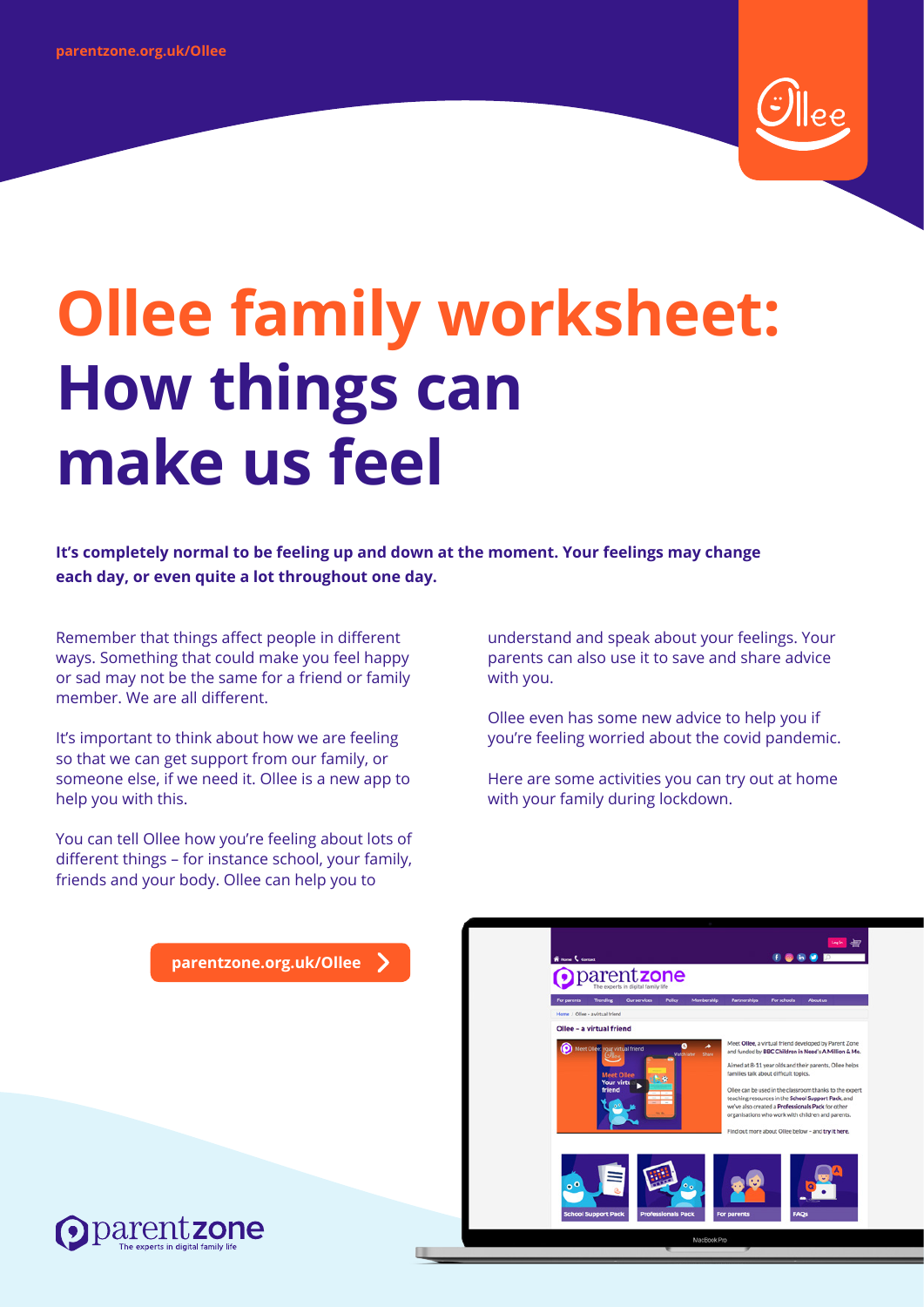

## **Activity one: The feelings scale**

**A:** With a family member, use the feelings scale to come up with some examples of what makes you feel these different emotions.

**B:** Talk to a family member about what may help you feel better and could change the way you feel.

#### **Feelings scale:**

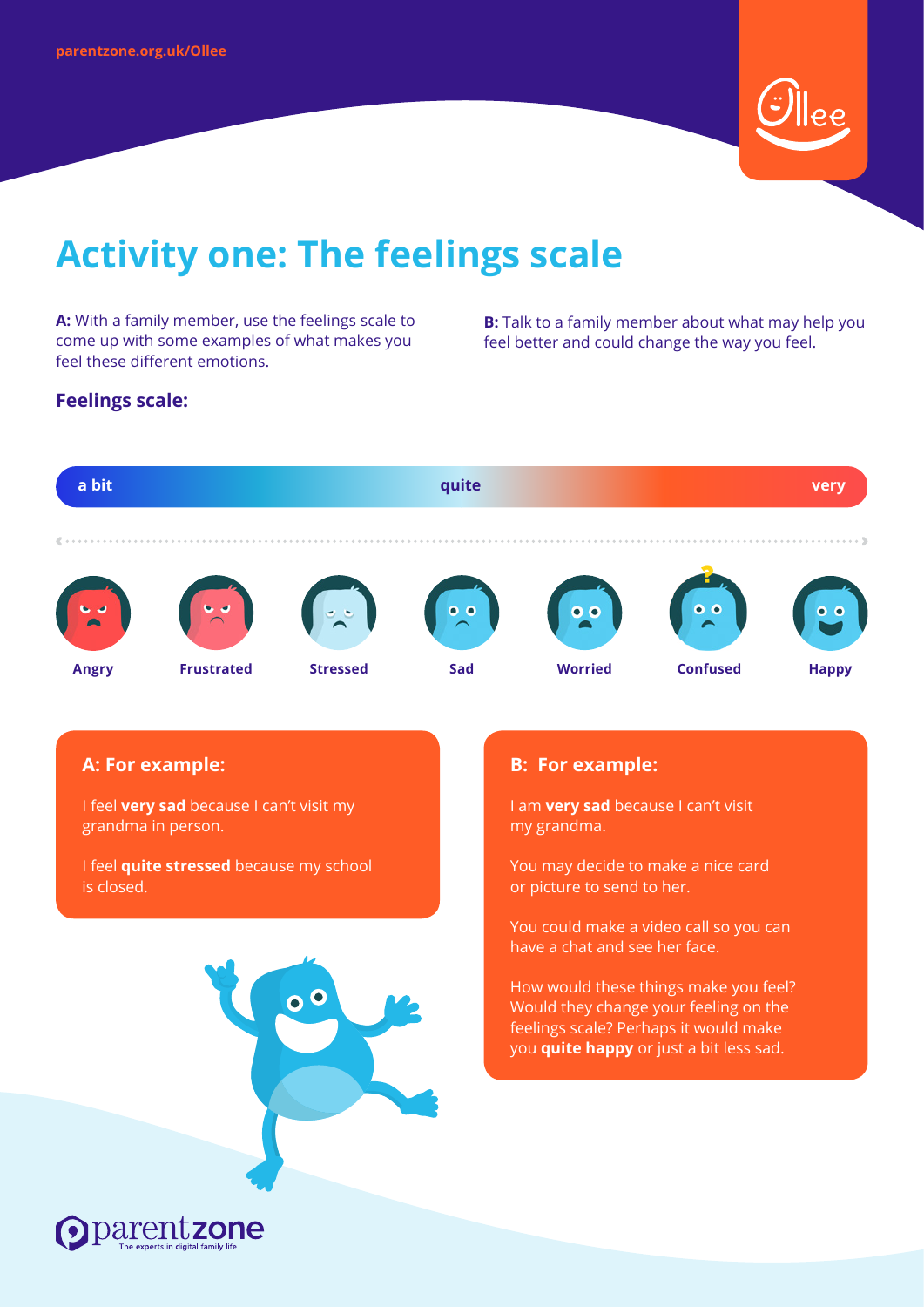

## **Activity two: How can Ollee help?**

**There may be lots of things going on in your life at the moment. Perhaps you are stressed about a friendship or you need some advice about something that has happened to you online.**

**A:** Look through the different topics on the Ollee app with a family member:

**<https://app.ollee.org.uk/#/welcome>**

Select a subject and a feeling on the scale.

**B:** Find one piece of advice that you find helpful and share it with a parent. Talk to them about how Ollee can help you with your feelings. Ask a parent to do the same and find one piece of advice to share and talk about with you.

**C:** Make a poster and draw a picture to show how you felt before reading the advice on Ollee and how you felt after. Did Ollee help you feel different after reading the advice?